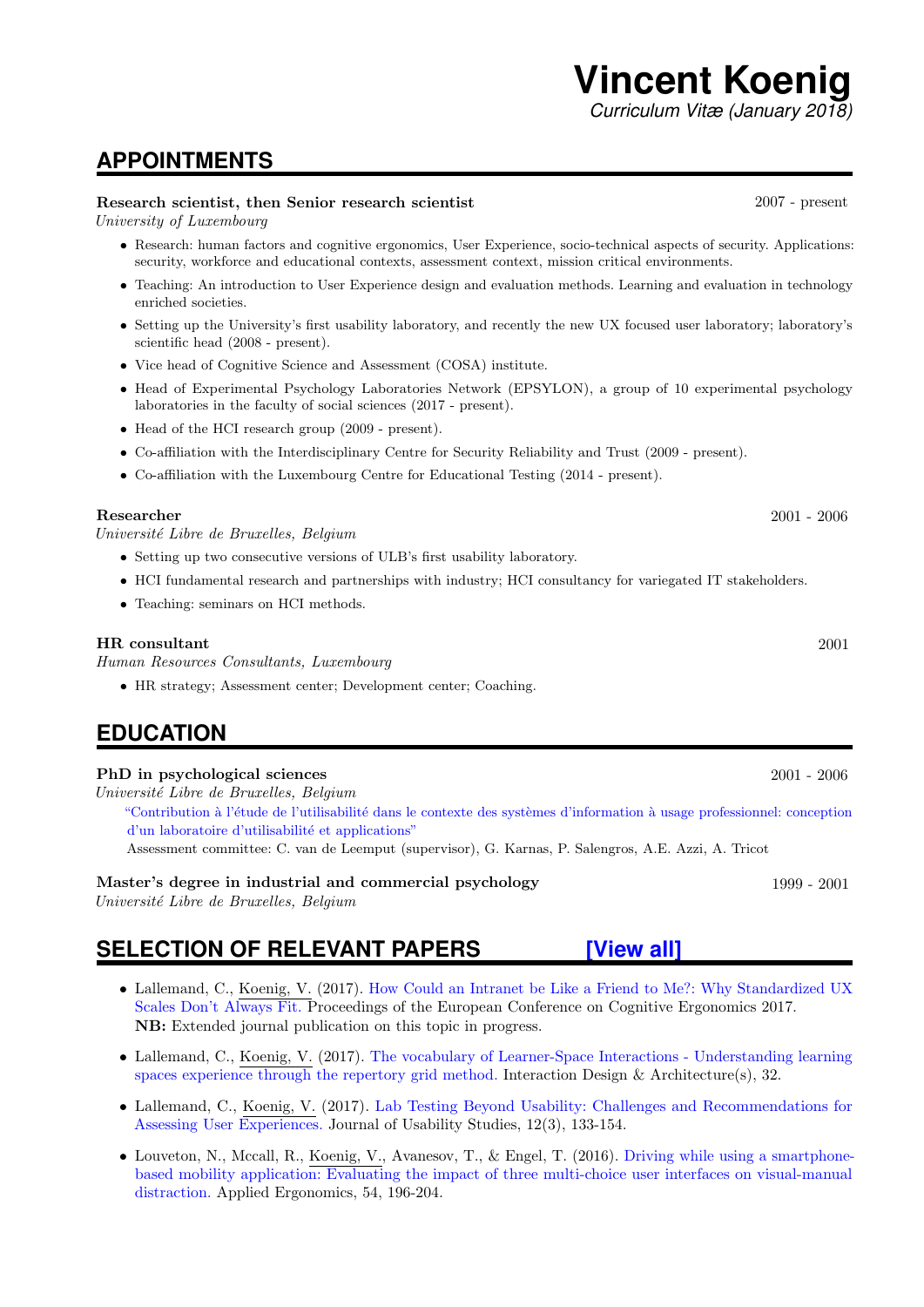- Lallemand, C., Koenig, V., Gronier, G., & Martin, R. (2015, September). Création et validation d'une version française du questionnaire AttrakDiff pour l'évaluation de l'expérience utilisateur des systèmes [interactifs.](http://hdl.handle.net/10993/22028) European Review of Applied Psychology.
- Lallemand, C., Gronier, G., & Koenig, V. (2015). [User Experience: a concept without consensus? Exploring](http://hdl.handle.net/10993/18882) [practitioners' perspectives through an international survey.](http://hdl.handle.net/10993/18882) Computers in Human Behavior, (43), 35-48.
- McCall, R. & Koenig, V.(2015). [Gaming concepts and incentives to change driver behaviour.](http://hdl.handle.net/10993/6765) The 11th Annual Mediterranean Ad-Hoc Networking Workshop.
- Ferreira, A., Huynen, J.-L., Koenig, V., Lenzini, G., & Rivas, S. (2015). [Do graphical cues effectively inform](http://hdl.handle.net/10993/20782) [users? A socio-technical security study in accessing wifi networks.](http://hdl.handle.net/10993/20782) Lecture Notes in Computer Science, 9190, 323-334. [Best paper award]
- Ferreira, A., Huynen, J.-L., Koenig, V., & Lenzini, G. (2014). [Socio-technical Security Analysis of Wireless](http://hdl.handle.net/10993/15754) [Hotspots.](http://hdl.handle.net/10993/15754) Lecture Notes in Computer Science.
- Weinerth, K., Koenig, V., Brunner, M., & Martin, R. (2014). [Concept maps: A useful and usable tool](http://hdl.handle.net/10993/17201) [for computer-based knowledge assessment? A literature review with a focus on usability.](http://hdl.handle.net/10993/17201) Computers & Education, 78, 201-209.
- Ferreira, A., Huynen, J.-L., Koenig, V., Lenzini, G., & Rivas, S. (2013). [Socio-Technical Study On the Effect](http://hdl.handle.net/10993/12569) [of Trust and Context when Choosing WiFi Names.](http://hdl.handle.net/10993/12569) Lecture Notes in Computer Science, 8203, 131-143.
- McCall, R., Koenig, V., Kracheel, M., (2013). [Using Gamification and Metaphor to Design a Mobility](http://http://hdl.handle.net/10993/8064) [Platform for Commuters.](http://http://hdl.handle.net/10993/8064) International Journal of Mobile Human Computer Interaction.

## **SYNERGISTIC ACTIVITIES**

- Reviewer for Computers & Education journal (Elsevier) and for Journal of Investigative Psychology and Offender Profiling (Wiley).
- Conference chair for the IHM 2010 conference (22e conférence francophone sur l'interaction hommemachine), Luxembourg; and TAO Days 2010 and 2011, Luxembourg.
- Program committee member for the following events: Workshop on Socio-Technical Aspects in Security and Trust (STAST), 2012, 2013, 2015; 7ème conférence de Psychologie Ergonomique (EPIQUE) 2013; Workshop on Exploring the Challenges of Ethics, Privacy and Trust in Serious Gaming, Bremen, 2012; Workshop on Entertainment Technology in Transportation against Frustration, Aggression and Irrationality, Munich, 2013; Workshop on Design for User Experience, Bordeaux, 2013; ADMEE - L'évaluation en  $\acute{e}$ ducation et en formation face aux transformations des sociétés contemporaines, Luxembourg, 2018.
- Coordinator of Dagstuhl seminar (Leibniz Center for Informatics) on Socio-Technical Security Metrics, with D. Gollmann, C. Herley, W. Pieters and A. Sasse (organizers); 30.11–05.12.2014.
- Invited participant to Dagstuhl seminar (Leibniz Center for Informatics) on Assessing ICT Security Risks in Socio-Technical Systems; 13.11-18.11.2016.
- Work group leader for the creation of a university-wide Media and Digital Design Centre, to be created at the University of Luxembourg in 2018 (2016-present).
- Leadership and management training, 2012-2013, awarded by employer.
- UX strategy and research support to various University-internal IT projects (e.g., Intranet redesign; Web presence relaunch; resource allocator).
- Doctoral Training Unit Security and Privacy for System Protection, management board member.
- Nominated to the SnT interim steering board in 2009.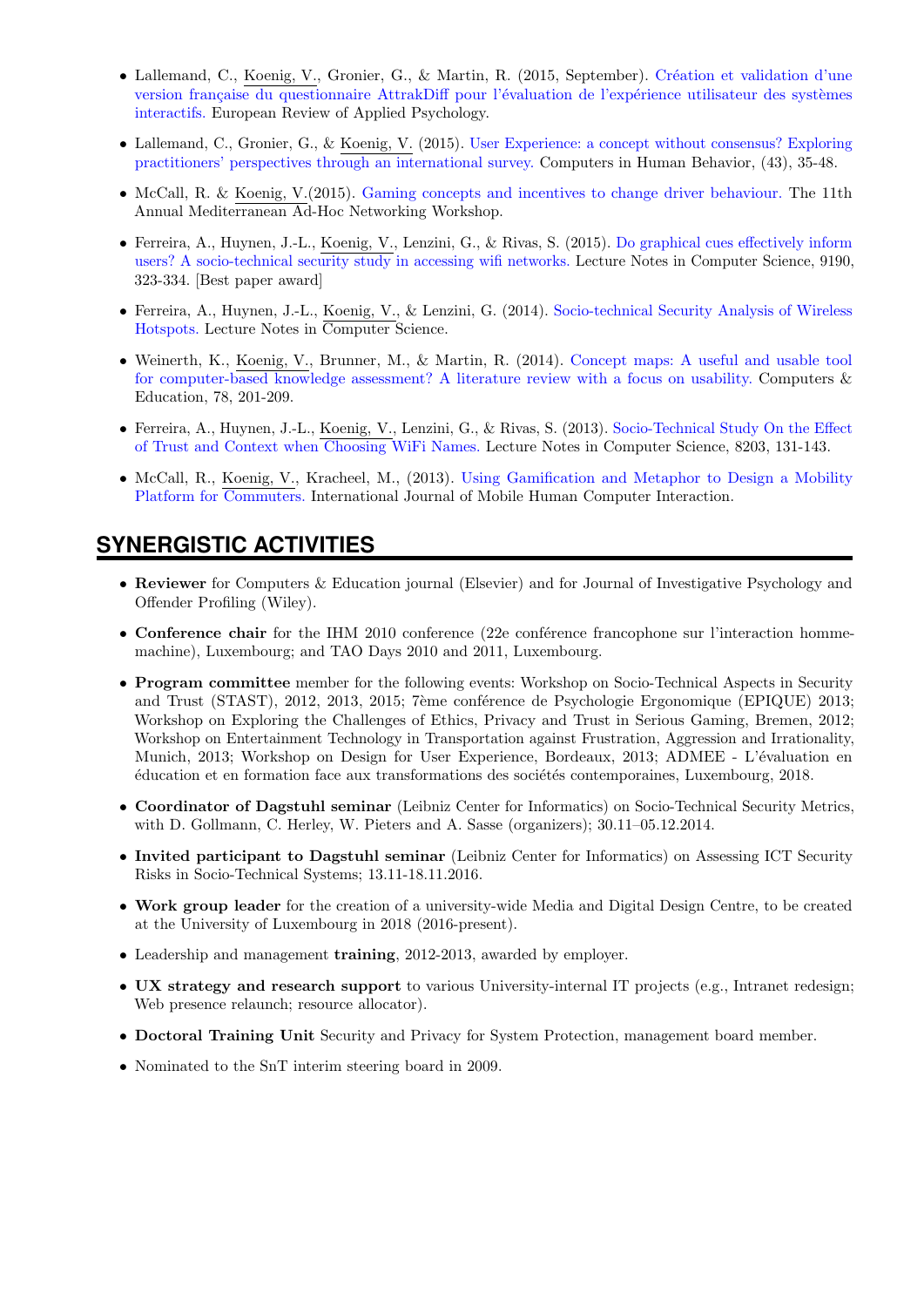# **RESEARCH PROJECTS AND ACTIVITIES**

- User-centred approach to intranet and innovation portals (private-public partnership with Solvay, Belgium, 2002 - 2006).
- Black-Skin Dermatology Online Project (Belgian federal funding, ULB, 2002-2006).
- TAO (Testing Assisté par Ordinateur), open-source and web-based computer based assessment (CBA) platform:
	- TAO QUAL (FNR VIVRE funding): quality assurance workflows in a CBA platform, 2007 2011 [co-lead].
	- TAO TRANSFER (BMBF.de, 1.07 MEUR): user-centred design input to a CBA platform, 2010 2015 [co-lead].
	- PIAAC (OECD, 500 kEUR): Programme for the International Assessment of Adult Competencies, training and testing work packages, 2008 - 2012 [co-lead].
	- PISA 2012, 2015, 2018 (OECD funding): Programme for the International Student Assessment, HCI workpackage [co-lead].
	- CASCADE (UL funding): development of an innovative item format for computer-based assessment, 2008-2010.
- GENIUS (FNR CORE, 670 kEUR): model-driven Generation of ErgoNomIc USer interfaces, 2009 2012.
- iGEAR (FNR CORE, 960 kEUR): Incentives and Gaming Environments for Automobile Routing, 2011 2014 [co-lead].
- STAST (FNR CORE, 766 kEUR): Socio-Technical Aspects of Security and Trust, 2012 2016 [co-lead].
- MADSAV (FNR CORE inter, 550 kEUR): Maintaining driver skills in semi autonomous vehicles, 2015 2018.
- Course evaluation (UL funding): design, validation and continuous development of a specific web app and mobile interaction scheme for course evaluation at the University of Luxembourg, 2015 - present.
- Human-computer interaction in vehicular networks: private-public partnership, 2010 2016.
- OASYS Online Assessment SYStem: HCI design leader (partnership with LUCET) for front-end, back-end and item types within an online assessment platform for skills assessment and electronic exams, 2012 present.
- Designing for collaborative and digitally enhanced learning activities and for their associated spaces; PPP project with the University of Luxembourg Learning Centre and CISCO, started late 2017, PPP funding amount under negotiation.
- User experience methods: continuous development of and research on UX methods, within the user lab and in-situ, with multiple applied use case projects (e.g., University Intranet and Web relaunch, resource allocation system). Particular focus on scientific validation and translation, in addition to the relevance for practitioners, 2015 - present.
- Continuous development of the UL's user laboratory to meet both highest scientific UX standards and technological standards.
- Key-contributor to the creation of the TAO ® start-up company [OAT.](http://www.taotesting.com/)

## **PHD RESEARCH PROJECTS AND STUDENTS**

- Member of the accompanying committee (CET) to the PhD projects of:
	- Alexandre Baudet (Conception et validation d'un outil d'auto-´evaluation des comp´etences professionelles assistée par ordinateur – finished 13.11.2012). Currently employed at the Luxembourg Institute of Science and Technology.
	- Katja Weinerth (How does usability improve computer-based knowledge assessment finished 06.03.2015).
	- Martin Kracheel (Incentives and gaming environments for changing commuter behaviour finished 25.04.2016).